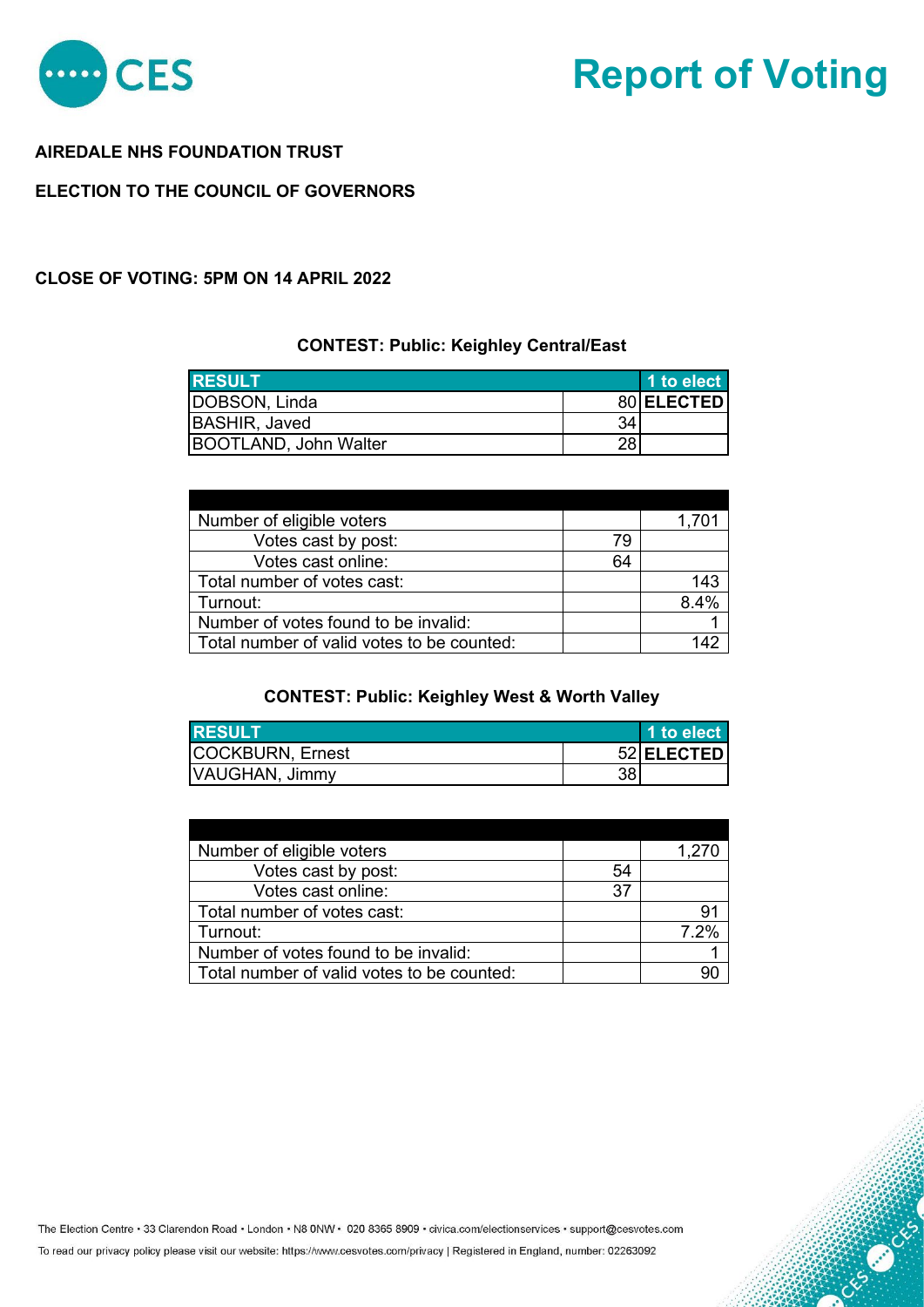

# **CONTEST: Public: Settle & Mid Craven**

| <b>I</b> RESULT             |     | 1 to elect |
|-----------------------------|-----|------------|
| <b>WALKER, Alan Richard</b> |     | 37 ELECTED |
| WILKINSON, Andrew           | 15. |            |

| Number of eligible voters                  |    |      |
|--------------------------------------------|----|------|
| Votes cast by post:                        | 34 |      |
| Votes cast online:                         | 20 |      |
| Total number of votes cast:                |    | 54   |
| Turnout:                                   |    | 9.9% |
| Number of votes found to be invalid:       |    |      |
| Total number of valid votes to be counted: |    |      |

# **CONTEST: Public: Skipton**

| <b>RESULT</b>          |    | 1 to elect |
|------------------------|----|------------|
| DADA, Olukayode        |    | 53 ELECTED |
| BARLOW, lan            | 36 |            |
| <b>BISWAS, Anushua</b> | 30 |            |

| Number of eligible voters                  |    |      |
|--------------------------------------------|----|------|
| Votes cast by post:                        | 80 |      |
| Votes cast online:                         | 43 |      |
| Total number of votes cast:                |    | 123  |
| Turnout:                                   |    | 127% |
| Number of votes found to be invalid:       |    |      |
| Total number of valid votes to be counted: |    |      |

## **CONTEST: Public: West Craven**

| <b>IRESULT</b>            | 1 to elect |
|---------------------------|------------|
| MASKELL, Paul             | 40 ELECTED |
| <b>NOLAN, Christopher</b> |            |

| Number of eligible voters                  |    |       |
|--------------------------------------------|----|-------|
| Votes cast by post:                        | 40 |       |
| Votes cast online:                         | 25 |       |
| Total number of votes cast:                |    | 65    |
| Turnout:                                   |    | 10.7% |
| Number of votes found to be invalid:       |    |       |
| Total number of valid votes to be counted: |    |       |